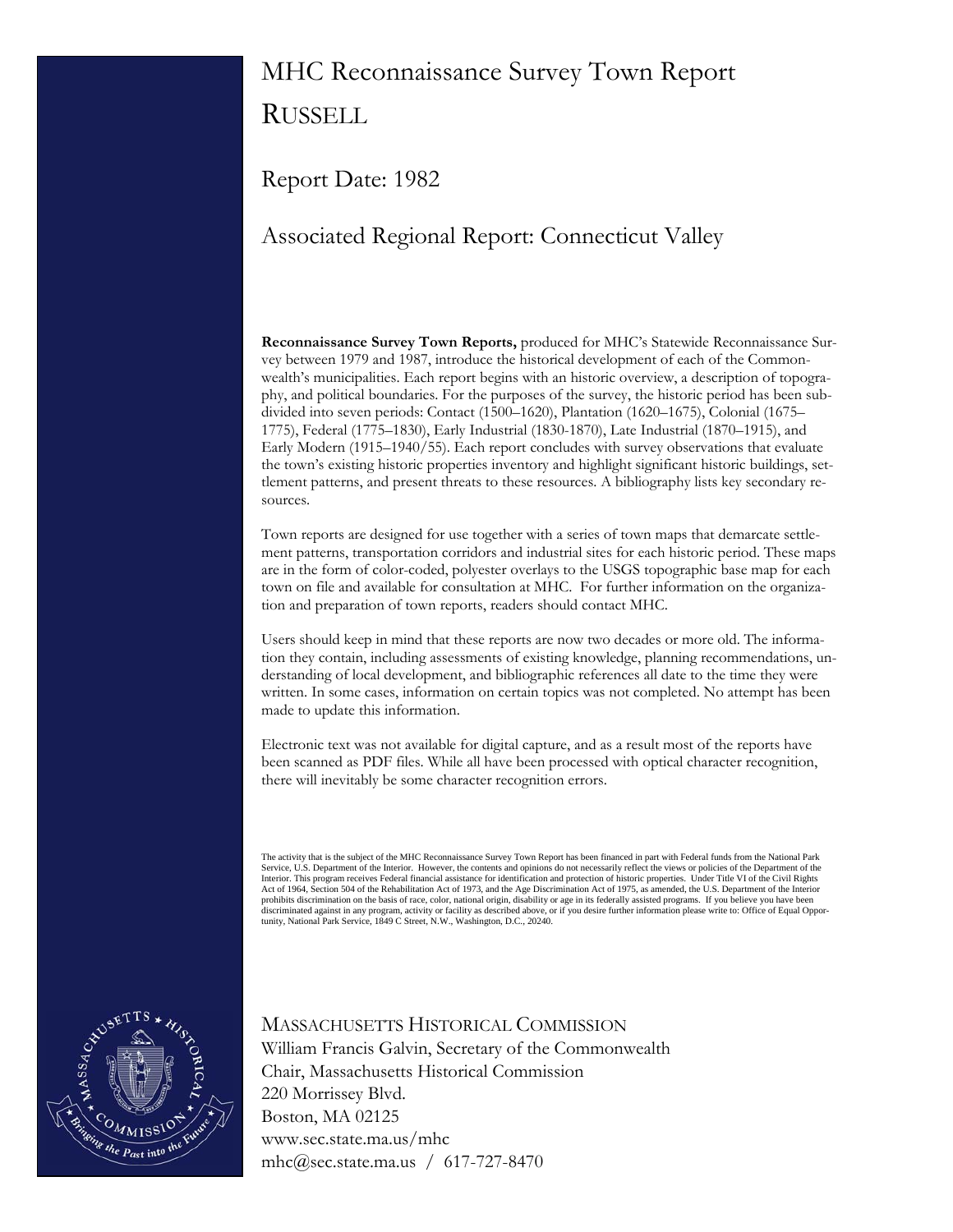## MHC RECONNAISSANCE SURVEY REPORT

Date: June 1982 Community: Russell

#### I. Topography:

Russell consists primarily of rugged uplands that are situated on the eastern periphery of the Berkshire Mountains. The majority of these uplands average over 1000 feet in height with the greatest elevations  $occurring primary$  in southern Russell. The town's highest peak was located in southwestern Russell and had an elevation of 1304 feet. These uplands were broken by several intervales located in the northern portion of Russell. Isolated pockets of marshland are present in central Russell. The Westfield River cuts through the northeastern periphery of town while the Little River runs through southernmost Russell and ultimately feeds into the Westfield River in Westfield. The town's sole natural source of freshwater is Russell Pond which drains into the Westfield via Pond Brook. The remaining freshwater body is a portion of the Cobble Mountain Reservoir situated in southwestern Russell.

11. Political Boundaries :

Originally granted as part of Westfield New Addition in 1713. Southern and western boundaries established with Blanford by 1741 and Granville by 1775. Incorporated as town of Russell in 1792 with Montgomery line as northern boundary.

111. Historic Overview:

Rural industrial hill town on primary corridor from Connecticut to Housantonic valley. Located along Westfield River at mountain front of Berkshire highlands with native sites reported at Russell Pond and Salmon Falls(Woronoco) on Westfield, including quarry potential at Russell Mountain. Early route of colonial travel along Knox Trail with tentative settlement from Westfield by mid 18th century. Original meeting house center formed at Russell Pond after Revolution with early cemetery at Boy Scout Camp. Limited agricultural potential, primarily sheep raising, with few late 18th century farmhouses along Routes 20 and 23. Town center relocated to Westfield River with opening of turnpikes and railroad to Berkshires during Early Industrial period, including surviving Greek Revival houses on Russell Main Street. Westfield waterpower sites developed for paper milling during mid 19th century with well preserved factory village at Crescent Mills of Greek Revival style and Victorian example at Woronoco. Corridor of early auto travel by First World War with original highway bridges along Routes 23 and 20, including early concrete example at Woronoco mills . Little River Gorge acquired for Springfield reservoir with Cobble Mountain dam and parkland of early 20th century design. Present development most obvious as suburban housing on motmtain vistas of Knox Road with intensive recreational use of Russell Pond and Little River. Through routing of Mass Turnpike has little affect on historic landscape, while highway traffic of Route 20 threatens integrity of Crescent Mills village

MHC Reconnaissance Survey Town Report: Russell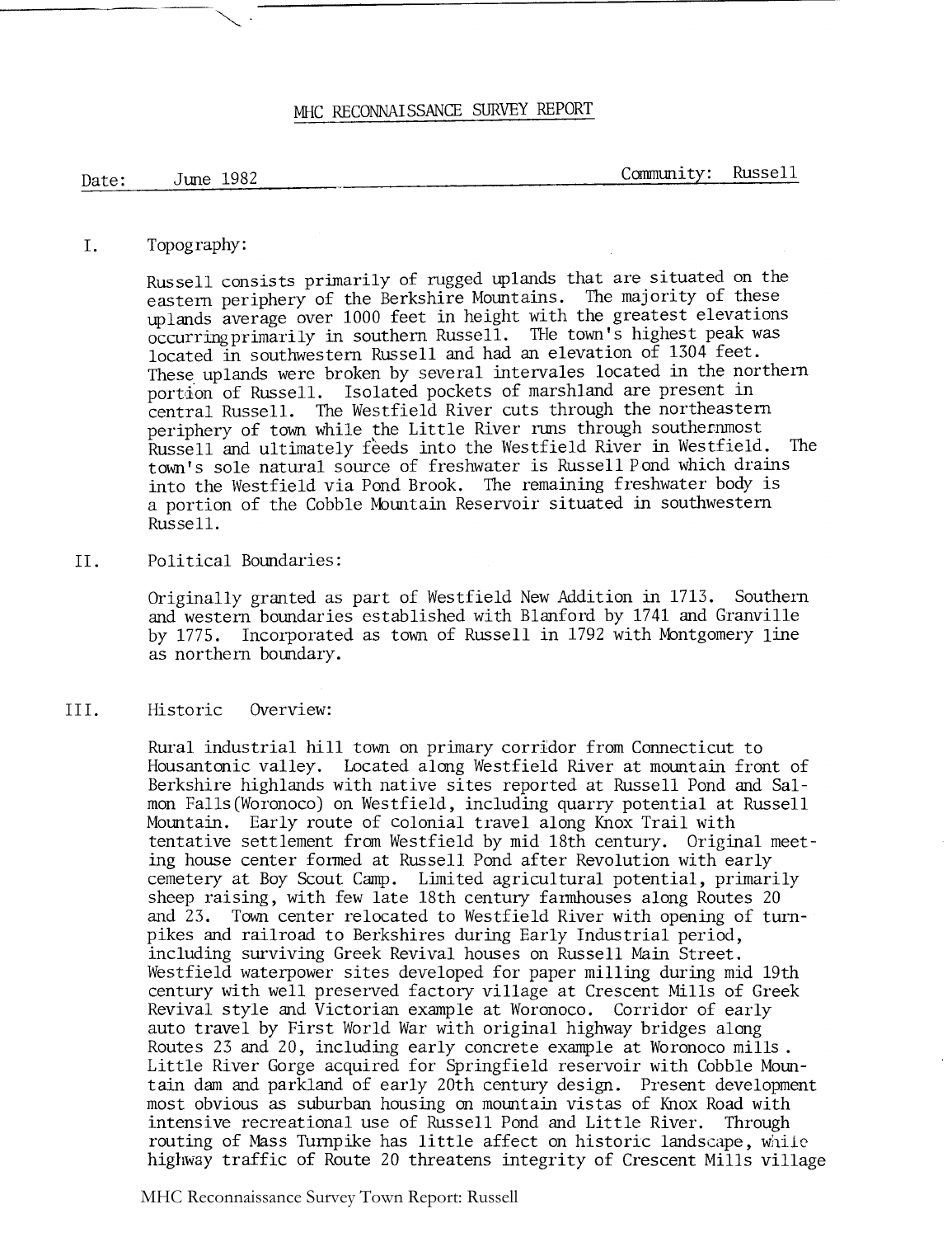and suffers economic isolation of Woronoco. IV. Contact Period 1500-1620

#### A. Transportation Routes :

Located in mountain highlands along Westfield and Little River. Primary western route from Woronoco plain to Housantmic valley apparently followed General Knox Road from Little River to Russell Pond and west along Potash Brook(Route 23). **An** intermediate trail along the Westfield Piver to Salmon Falls (Woronoco) is suspected on the south bank (Foute 20) with possible continuation around Mt. Nevo(Stathmore Park) to Bradley Brook(Russe1L Center) and North around Turtle Bend Mountain. Secondary trail connectcrs include possible routes along Potash Brook to Salmon Falls(Route 23) and Stage Brook to Russell Center. There is little topographic logic of a trail along the Little River Gorge to Cobble Mountain, although some elements of the Appalachian Mountain Club trail system might duplicate original native routes along Pitcher Brook.

#### B. Settlement Patterns:

There were no reported native period sites in Russell. Four unidentified native burials were discovered along the west branch of the Westfield River in the vicinity of Salmon Falls in the late 19th century (Pitanisk 1970: 17). An additional unidentified burial and artifacts were exposed in Woronoco Park. near Munn's Meadow and Little River in the first decade cf the 20th century(1bid). Native settlement probably focused alcng the Westfield River bottomlands and Salmon Falls because of the presence of good agricultural land and its proximity to an excellent source of fish. The Potash Brook intervale and the moderate hills overlooking Russell Pond were probably additional focal points of native period settlement.

#### C. Subsistence Base:

Native horticulture would most likely have taken place on the Westfield River and Potash Brook bottomlands and the moderate uplands southwest and south of Russell Pond. The Westfield River, particularly Salmon Falls, and Russell Pond were probably excellent fishing areas. Hunting most likely took place in the rugged uplands occurring throughout Russell.

#### D. Observations :

Native settlement was probably limited to moderate due to the general rugged terrain of Russell and the absence of extensive freshwater sources. Russell was probably part of the periphery of the native settlement center of Woronoco situated in present Westfield. Period sites are most likely to have survived along the Westfield River and the Russell Pond uplands.

 $-2-$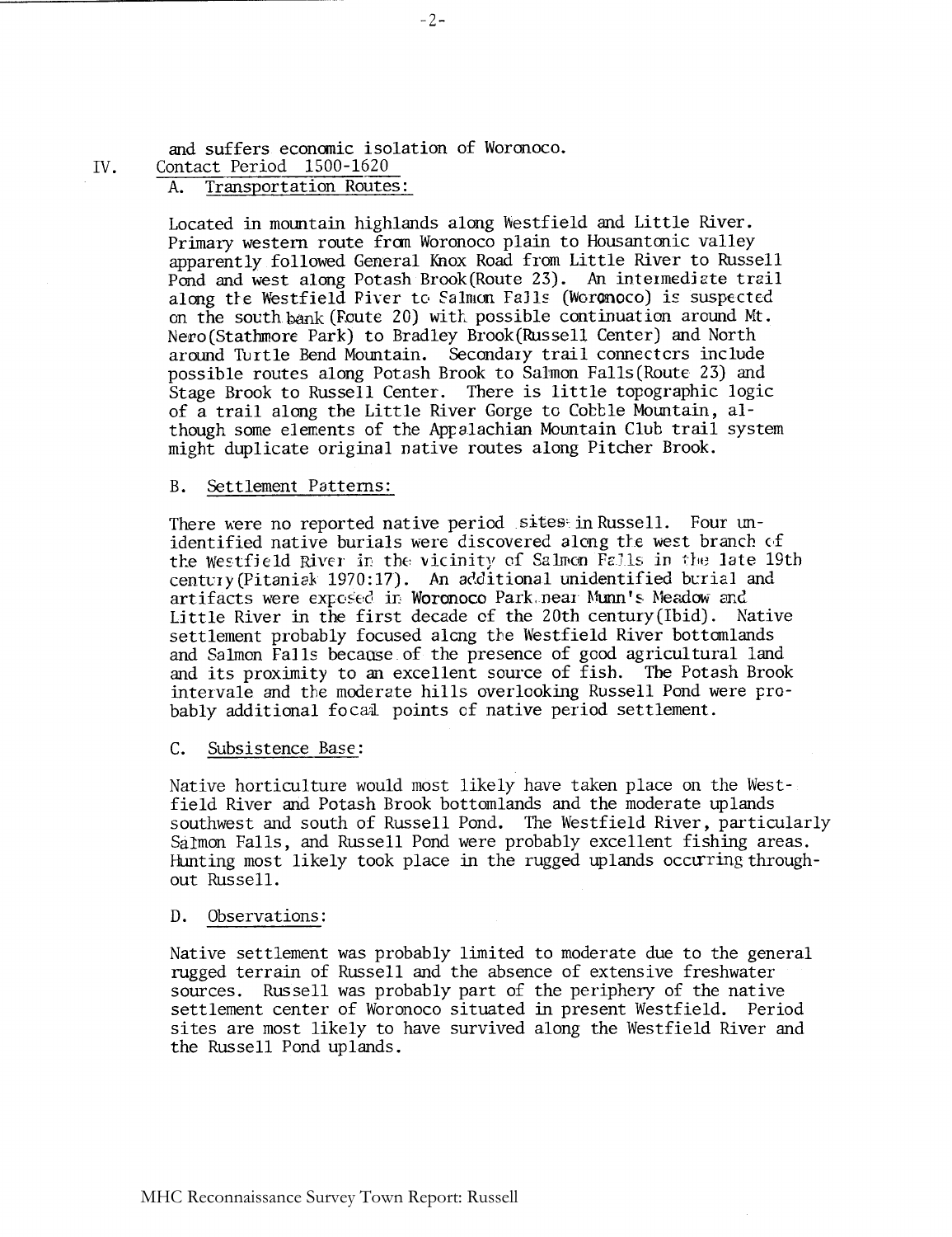#### Plantation Period 1620-1675  $V_{\star}$

#### A. Transportation Routes :

Native trails remain as regional route system from Westfield to Housatonic valley with primary path along Knox Road around Russell Mountain.

#### <sup>B</sup>. Population :

A small native population probably inhabited Russell during this period particularly when considering the absence of a colonial settlement.

#### C. Settlement Patterns:

Native settlement patterns probably remained basically the same as those suggested for the Contact period.

#### D. Economic Base:

There may have been an increase in native fishing and hunting in this area due to the initiation of colonial settlement in Westfield.

The presence of large tracts of agricultural land in Westfield and Russell's rugged terrain would have discouraged colonial utilization of the Russell area.

E. Observation:

Future research should determine the degree of native utilization of Russell during the Plantation period. The existing sources make no reference to the native presence.

#### VI. Colonial Period 1675-1775

#### A. Transportation Routes :

Improvement of General Knox Road as primary east-west highway from Connecticut Valley to Albany during Revolution with difficult grade around Russell Mountain as Devils Stairs along Little River Gorge.

#### B. Population:

It is unclear if Russell had a post-1675 native population. Colonial settlement did not take place until the 1780 s..

-

#### C. Settlement Patterns :

There was no reference to native or colonial period settlement. Apparently the availability of higher quality agricultural land closer to the Connecticut River continued to discourage colonial settlement in Russell.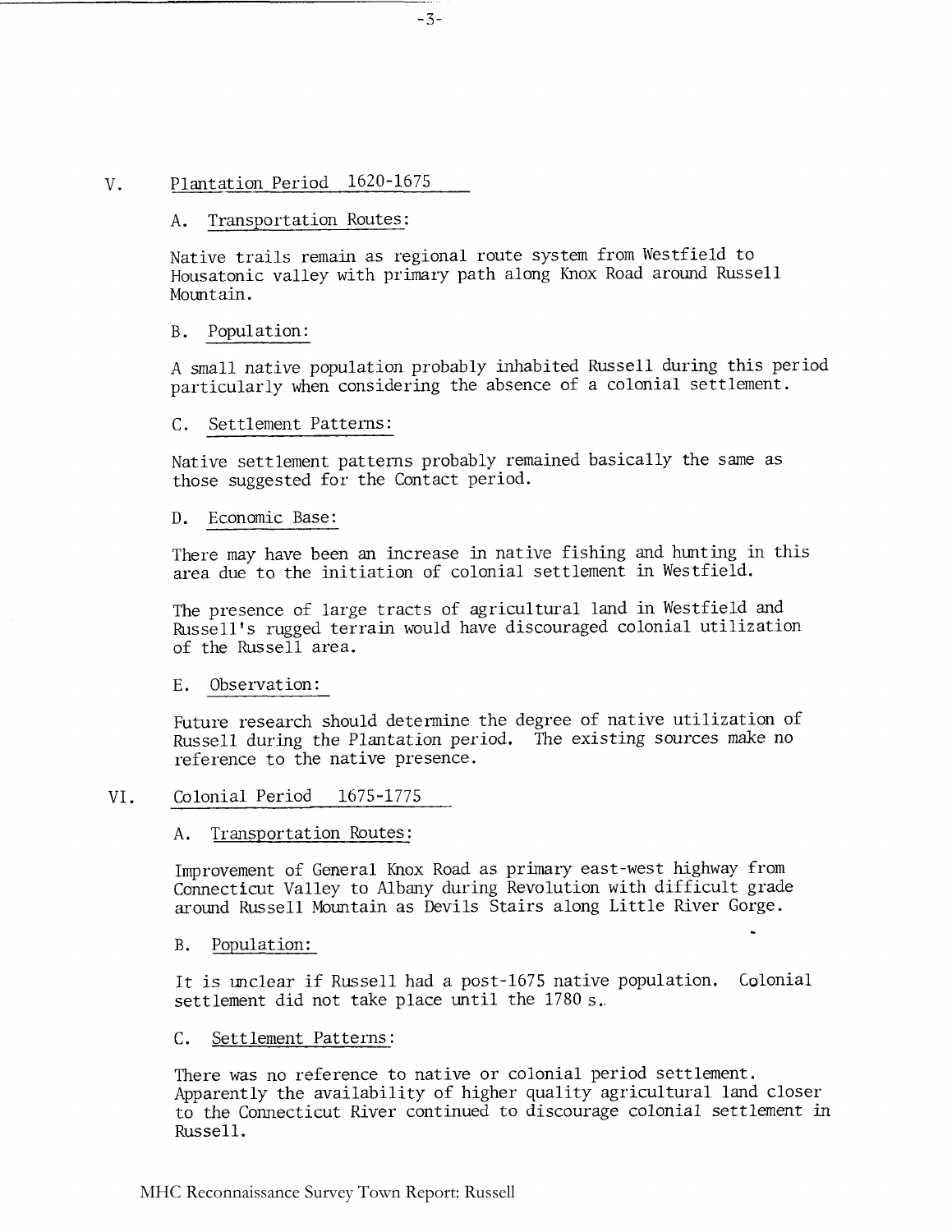D. Economic Base:

Colonial utilization of the Russell area was probably limited to the quarrying of local stone and lumbering by Westfield area res idents

E. Observations :

This area continued to be of little interest to Connecticut River Valley settlers. However, research should attempt to define the extent of pre-settlement colonial activities such as quarrying and lumbering in Russell. Festaents<br>
E. Observations :<br>
This area continued to be<br>
Valley settlers. However,<br>
extent of pre-settlement c<br>
lumbering in Russell.<br>
VII. Federal Period 1775-1830<br>
A. Transportation Routes:

A. Transportation Routes:

Location of first meeting house at Russell Pond(1792) established radial pattern from Knox Road, including Woronoco Heights and South Quarter Roads to Blanford. At the same timethere was significant improvement of Westfield River corridor as the primary highway(Route 20) from the Connecticut Valley to the Berkshires with a connecting link to Blanford as Stage Road. Relocation of the town center to Russell (1826) required secondary set of connecting highways as Moss Hill Road to Blanford and Dickinson Hill Road to Russell Pond. Additional improvement of Westfield River corridor with Eighth Massachusetts Turnpike (Route 20) in 1800 through Russell Center to Housantonic Valley with parallel of Hampden and Berkshire Turnpike in 1829 along Potash Brook to Blandford (Route 23).

<sup>B</sup>. Population:

Russell's population grew slowly from the time of its incorporation in 1792 (431 residents in 1800) to 1830 (507 residents).

C. Settlement Patterns:

Meeting house location established on Knox Road (1792) around original Russell Pond settlement. Civic center relocated north to Russell (1826) along Westfield River after opening of Massachusetts Turnpike (Route 20), with secondary settlement along Hampden Turnpike(Route 23).

D. Economic Base:

Russell had very limited industrial development in the Federal period, the town's economy being primarily engaged in agricultural pursuits. The town appears to have experienced a commerical growth in Russell village not felt in the neighboring hill towns. In 1818 Thomas Frye erected a small cotton mill of 252 spindles at what later became Crescent Falls. Although its yarn and cloth(produced by 4 men and 7 women) was valued at \$6,300 in 1820, by 1845 its annual product was limited to \$788 worth of cotton twine.

At Woronoco in the 1820s, the Hampshire and Hampden Canal Company constructed a feeder dam a short distance above the village, as well as a long canal feeder along the river's west bank to supply the main canal in Westfield.

 $-4-$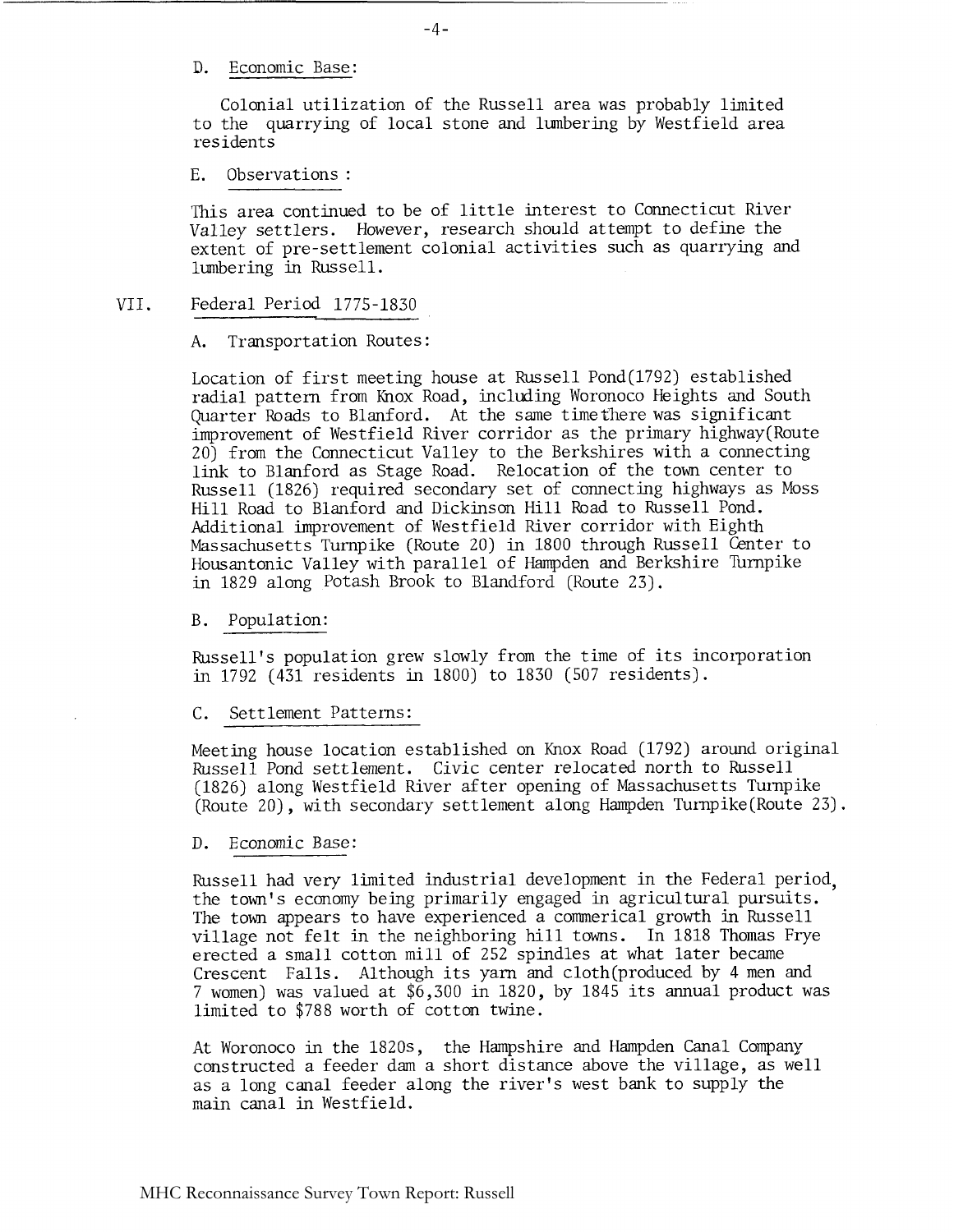#### Architecture

Residential: Comparatively few Federal period houses were observed in Russell. Most of those noted were center chimney five bay wide cottages located along General Knox Trail. At least one gambrel roof center chimney cottage was observed on General Knox Trail just south of Route 90, but all other period houses incorporate gable roofs. One gable front Federal building with a center entrance(possib1y a school) was observed in the same area.

Institutional: A Baptist society (organized in 1787)) built a meetinghouse in 1792 at Russell Center. Dissolved between 1805 and 1811, the society had reorganized by 1816 and constructed a new meetinghouse in 1826. No architectural details of those first two structures are known. Contrary to the general pattern of ecclesiastical settlement, the Congregational Church was pot established in Russell until 1800; soon after, a Methodist church was established. The two congregations built a Union Meetinghouse in 1820, which stood until 1830, at<br>Russell Pond. In 1805, two schools were constructed in In 1805, two schools were constructed in the town; by 1830, the number of schools had increased to four. None of these are known to survive.

Commercial: Two taverns once stood in the town, on General Knox Trail and one on Pine Hill Road. Neither of these is known to survive.

#### VIII Early Industrial Period 1830-1870

#### A. Transportation Routes:

Continued improvement of Westfield River as primary western corridor to Berkshires with location of Western Railroad along northbank in 1841. Connecting bridge over Westfield River to Russell Center(Depot Street) and to Montgomery(Carrington Road) from railroad station.

#### B. Population:

Russell, unlike the hill towns around it, experiencda rise in population as the railroad, and then the paper mill, brought new workers into town. In the peak year, 1855, with 677 residents, 20.9 percent were foreign born. Of these, a low 56 percent were Irish, followed by 23 percent from Canada, and 18.3 percent from England. In the period's subsequent years, 1855-70, the population fluctuated, reaching 635 in 1870.

#### C. Settlement Pattern:

Opening of Western Railroad (1842) expanded development of Russell Center with street village on Main Street to Westfield River depot. Secondary center formed at Crescent Mills on Westfield River (1858) with workers housing along Route 20 axis.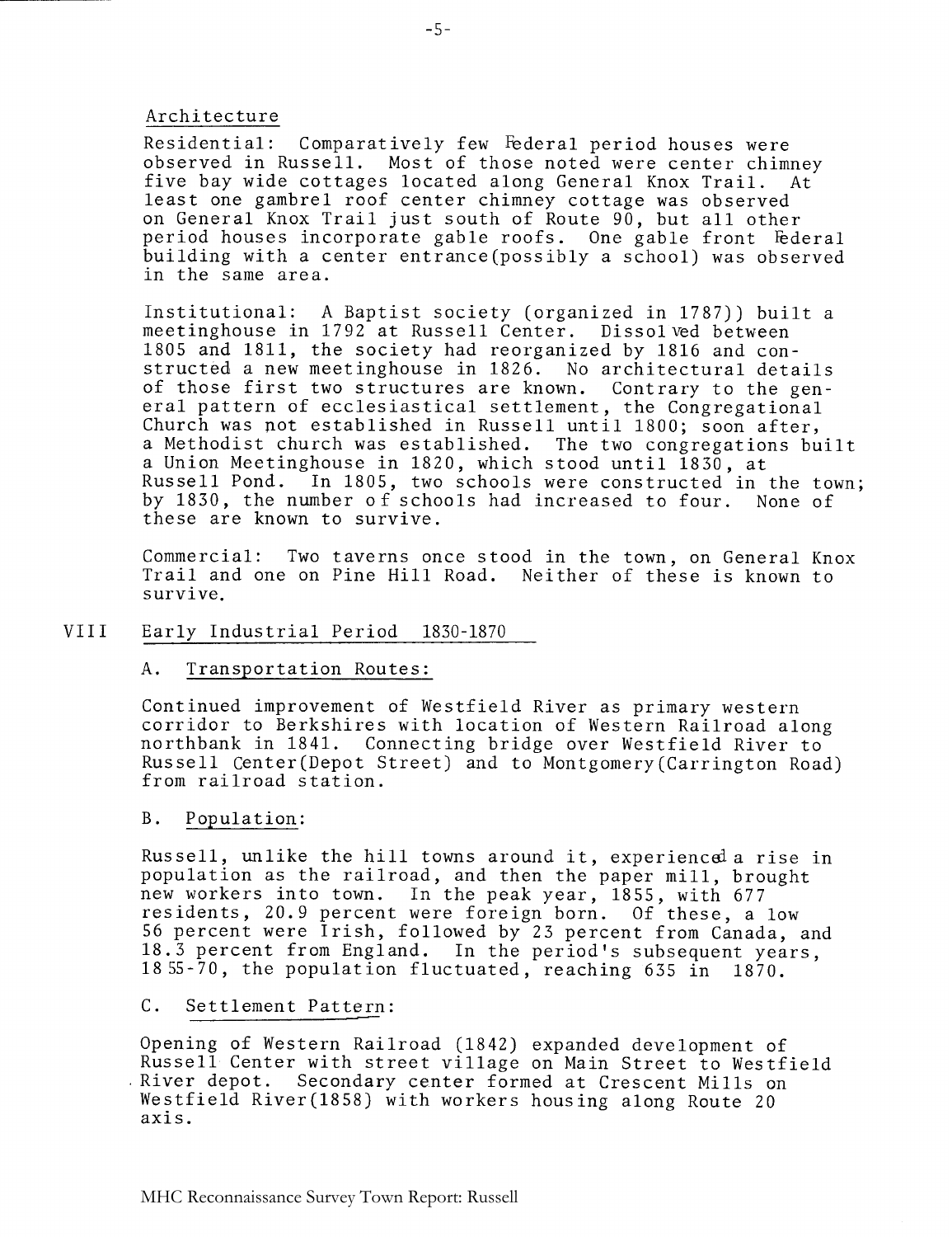#### D. Economic Base:

With the arrival of the Western Railroad in 1841, Russell got her first paper mill, at Crescent Mills. In 1855, as one of eight paper mills in the county, the mill employed 80 men producing \$60,000 worth of paper, giving the town third place among Hampden County towns (after West Springfield and Westfield). Its product value represented 13.6 percent of all paper produced in the county. In 1858 the mill was acquired by Chaplin *6* Gould, under whom it expanded significantly, producing, by 1865, writing paper valued at \$165,000.

The arrival of the railroad along the Westfield River made the extensive water power of the river a major asset to local boosters. Wrote Hayward in 1847:

> Russell possesses an immense water power, with an abundance of wood and stone, and other building materials; and all within six hours ride of Boston. If Russell does not become "another Lowell," it surely bids fair to become a great auxiliary to the domestic industry of the state.

Although small sawmills lined several of the smaller streams, the potential of the Westfield River as slow to be developed. Not until 1872 was a mill built on the Westfield at Woronoco; not until 1908 at Russell Falls.

In the village of Russell, a large tannery was the major employer supporting in turn two whip lash factories.

#### E. Architecture:

Residential: During the period, settlement developed in the northern half of the town at the village of Russell and to a lesser degree at Crescent Mills, at the end of the period. Most of the structures built along the side streets which developed between Route 20 and the Westfield River were sidehall plan Greek Revival and Italianate<br>cottages and houses. Some of these incorporate small fixed windows cottages and houses. Some of these incorporate small fixed windows In addition to that more modest housing, one more elaborate Greek Revival/Italianate sidehall plan house with a twostory recessed side portioco was constructed at the village center That house, probably built ca.1860, is a provincial version of Westfield's most sophisticated side portico Greek Revival house, the Snow House(1830, Chauncey Shepard). In addition to the houses at the village center, five bay, center entrance facade vernacular Italianate farmhouses and cottages, with double interior chimneys, were built along Routes 20 and 23 along General Knox Trail and on South Quarter Road. By the end of the period, housing for workers at the Chapin and Gould/Crescent Mills had begun to be constructed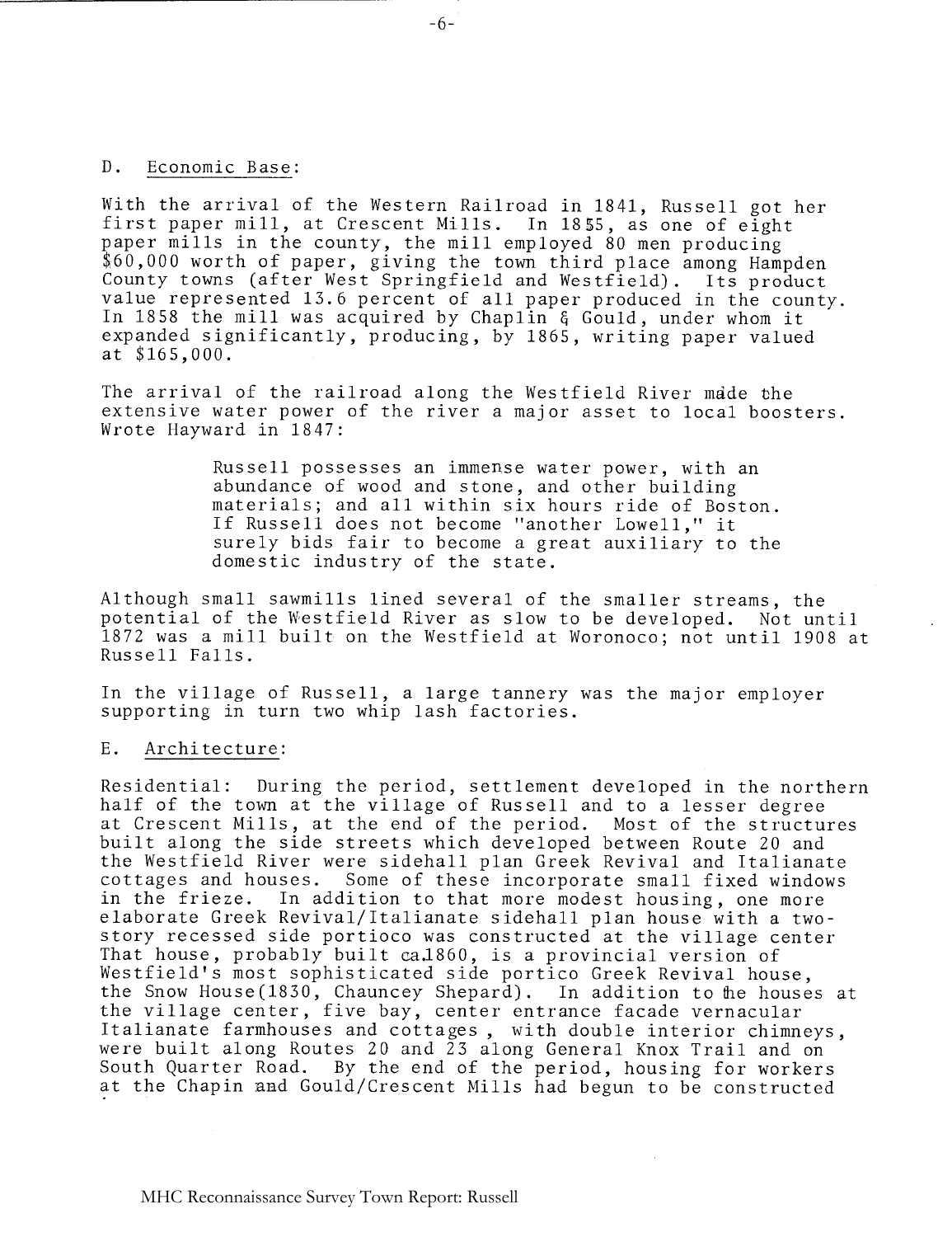in the extreme northern part of the town. This consisted of approximately a half dozen two-and-a-half story gable roof double houses of conservative Greek Revival/Italianate design.

Institutional: In 1853, the present Congregational Church at Russell Center was constructed at a cost of \$2400. It is a simply detailed one-and-a-half story Greek Revival building. No other institutional buildings of the period are known to survive.

Commercial: Several one and two story stores with three bay facades and center entrances were built at Russell Center in the period. The first depot of the Boston and Albany Railroad was builtca.1842; it does not survive.

Industrial: The first major industrial building built in the town was Chapin and Gould paper mill (Crescent Mills) built in 1858 and added to in 1870. This is a three to four story brick vernacular Italianate building with a gable roof and end gable stair tower, located on Route 20 at the northern edge of town.

## IX. Late Industrial 1870-1915

#### A. Transportation Routes:

Continued improvement of Westfield River corridor with extension of interurban trolley route from Westfield to Huntington in 1905 along Route 20 axis. (no remaining evidence).

#### B. Population:

Russell's population rose from 635 in 1870 to 1,104 in 1915, nearly doubling in the 45 year period. Despite this rise, the change in population was one of relatively slow growth in most years (averaging 4-5 persons per year), and even of decline(1890-1900; 1905-1910). By contrast, Russell's real growth can be isolated to three distinct periods: 1875-80 (36 persons per year on average); 1900-1905 (52 persons) ; and 1910-1915 (27.8 per year).

In 1880 Russell's 23 % inmigrant population lagged behind the 28.3 percent county average; by 1905 it exceeded it, with 36 percent to the county's 30 percent. In 1880 Ireland, England, and Canada were still the major sources of immigrants; in 1905 Italians made up over 49 percent of Russell's foreign-born residents, followed by Austrians and Poles with another 19 percent.

## C. Settlement Patterns :

Civic and economic focus remained at Russell Center with access along Main Street to railroad. Secondary mill village established at Woronoco(1872) along Westfield River with factory village maintained at Crescent Mills.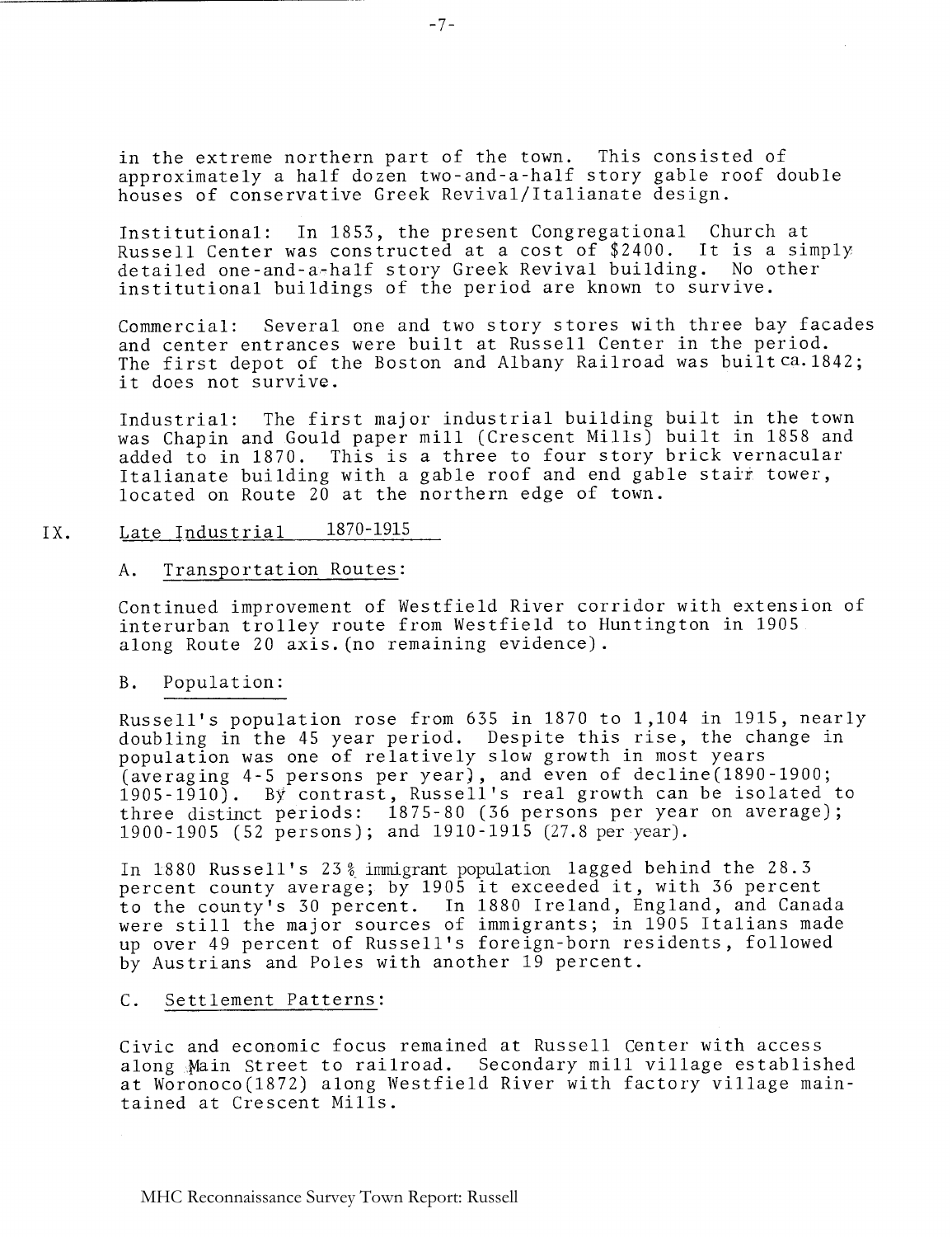D. Economic Base:

. In 1872 the Westfield firm of Jessup 6 Laflin built the second paper mill in Russell at Salmon Falls (later called Fairfield; and now Woronoco). By 1880, the two paper mills, at Crescent Falls and Salmon Falls, employed 241 men and women and had an annual production valued at over \$355,000 . The two mills dominated the economy of the town for the remainder of the historic periods. By about 1890 the Fairfield Paper Company alone employed 700 workers, sheltered in company boarding houses and tenements. In 1908 a third paper mill, the Russell Falls Paper Company, began operation opposite the village of Russell.

Probably in the 1870ss or 1880s, Norcross Brothers, the prominent Worcester contractor and operator of major brownstone quarries in East Longmeadow, started a brickyard for the manufacture of a"high class"light or yellow brick. Although the firm supplied brick for a major Springfield theatre and the Massachusetts State House extension, sufficient clay was not available to keep the yard open. (Is this related to the Blandford Brick and Tile Co. operation in Russell?)

In 1909 the City of Springfield, augmenting its water-supply with the Borden Brook Reservoir in Granville and Blandford, built a Diversion Reservoir and dam along the Little River, just inside the Russell town line. (The Reservoir remained integral to the Little River Supply system when the Cobble Mountain Reservoir and hydro-electric plant were built two decades later).

#### E. Architectural :

Residential: Small workers' cottages and houses continued to be built at Russell Center through the period. Many of these are late Italianate and Queen Anne sidehall plan structures. In addition to these structures, a few Sidehall plan Queen Anne cottages with Gothic Revival bargeboards were built as well. In the 1890s and through the end of the period, Queen Anne two-family houses were built at the center as well. At Woronoco and at Crescent Mills, two-and-a-half story duplexes and fourplexes were built around the turn of the century. Most of these are modestly-detailed Queen Anne, Stick Style and Craftsman style structures. On Carrington Road at Woronoco, the housing is somewhat more varied with Stick, Shingle and Colonial Revival duplexes and fourplexes. Commonly, the houses incorporate two or four three bay wide sidehall plan units placed back to back with central entrances. Small porches and shed dormers or a center gable are typical decorative features.

Institutional: The two major institutional buildings of the period are the Town Hall and Russell Center School (now library) , both built a 1910. The Town Hall is a two-and-a-half story Tudor Revival building of brick with half timbered gables; the school is a one-story Tudor Revival building of brick, somewhat altered through additions of the 1960s.

Commercial: Commercial buildings of the period include simple one and two story frame stores on Route 20 and a one-story brick filling station on Route 23 with an overhanging end gable enclosing the pumps.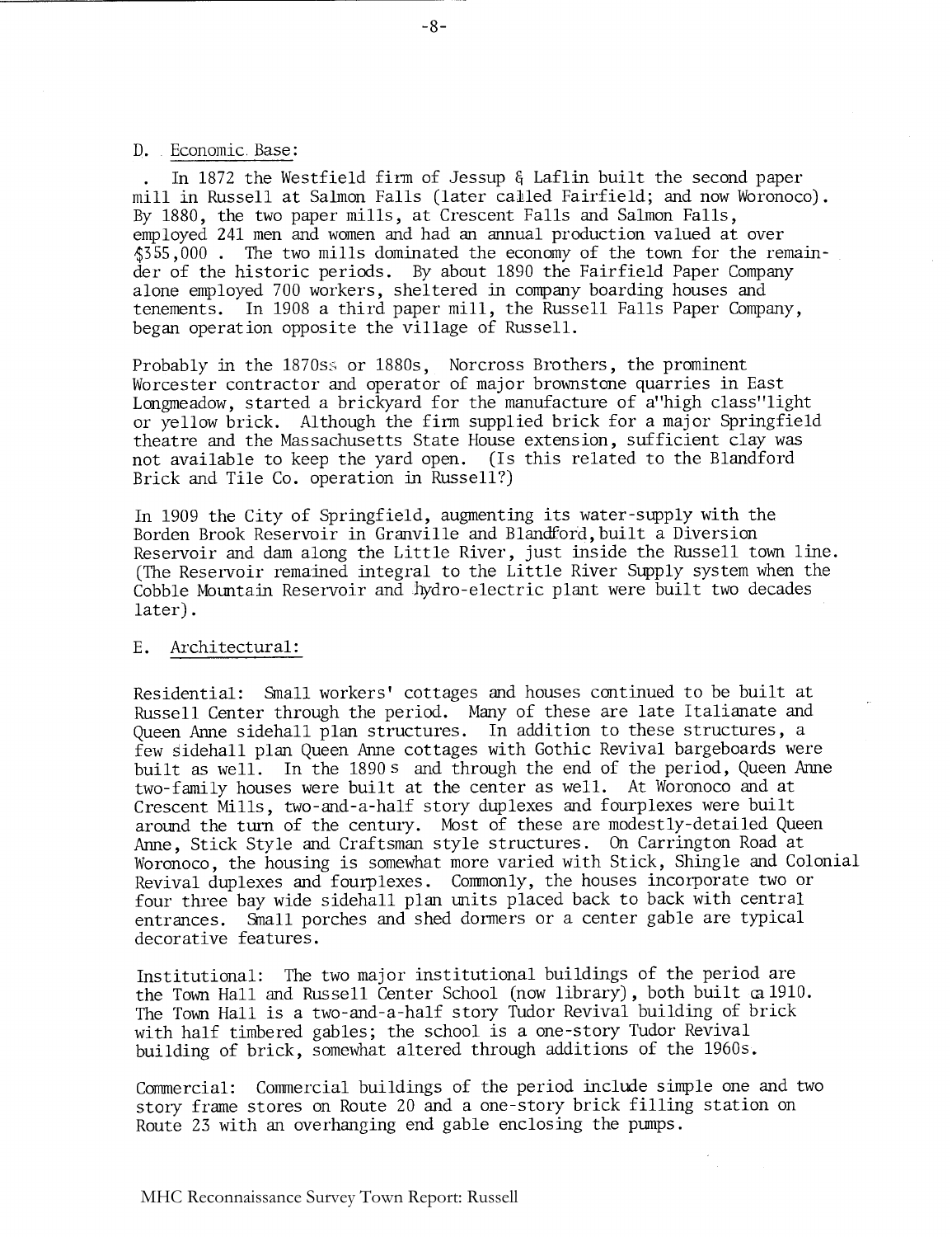Industrial: The Jessup and Laflin (later Strathmore) paper mills at Woronoco were constructed in this period (1874-1887). Early buildings consist of three story brick Romanesque Revival structures subsequently framed by utilitarian three and four story brick additions. The three story reinforced concrete power plant of the mill may also date from the period (probably ca. 1912).

#### $X_{\bullet}$ Early Modern Period 1915-1940

#### A. Transportation Routes:

Early improvement of local highway was regionalautoroads with rebuilding of Blandford Turnpike as Route 23, including three dated bridges (1915) over Potash Brook intact. Abandonment of Westfield River trolley line through Russell Center and improvement of Massachusetts Turnpike as U.S. Route  $20$  through Woronoco and Russell Center with dated bridge (1924) over Stage Brook. Local bridge over Westfield from Woronoco to Strathmore plant appears to be early concrete example (caJ915) .

#### B. Population:

Russell's population continued to expand rapidly through the early  $1920s_*$  In the decade 1915-25, the town grew by over 26 percent, reaching 1,398 in the latter year--a figure it would not reach again until after 1955. After 1925, despite a slight growth in the early 1930s, the town's residents count declined, reaching 1,242 in 1940.

#### C. Settlement Pattern:

Russell Center maintained as civic and economic focus, with factory villages on Westfield River at Crescent Mills and Woronoco. Improvement of Route 20 as primary autoroad stimulated commercial highway activity around Russell Center. D. Economic Base:

Horace A.Moses had been superintendent of the Agawam Paper Co. in Mittineague (West Springfield). In 1892, he organized the Mittineague Paper Co. in that place to manufacture a variety of fine and specialty art papers. When in 1911 Moses bought the Woronoco Paper Co. mill (the former Fairfield Paper Co.), both Mittineague and Woronoco plants were merged into one new corporation, the Strathmore Paper Company. Two years later, in 1913, after a thorough study of modern papermaking at home and abroad, Moses built a second plant at Woronoco, representing "the last word in facilities for making high-grade paper" (Stone, 676). With the expansion of Strathmore at Woronoco, the company also expanded the workers housing and community facilities available in the village.

In 1916, the Westfield Paper Company bought the plant of the Russell Falls Paper Company to produce glassine paper. The Chapin and Gould management continued to operate the paper mill at Crestent Falls.

A major event of the period was the construction of the Cobble Mountain Dam, 1928-30, damming the Little River near the town boundary with Blandford. The reservoir, though primarily in Blandford, provided a 22.5 billion gallon water supply for the city of Springfield. When it was completed, the 1500-foot thick dam was said to be "the highest earthen dam in the world" (Blandford Bicentennial).